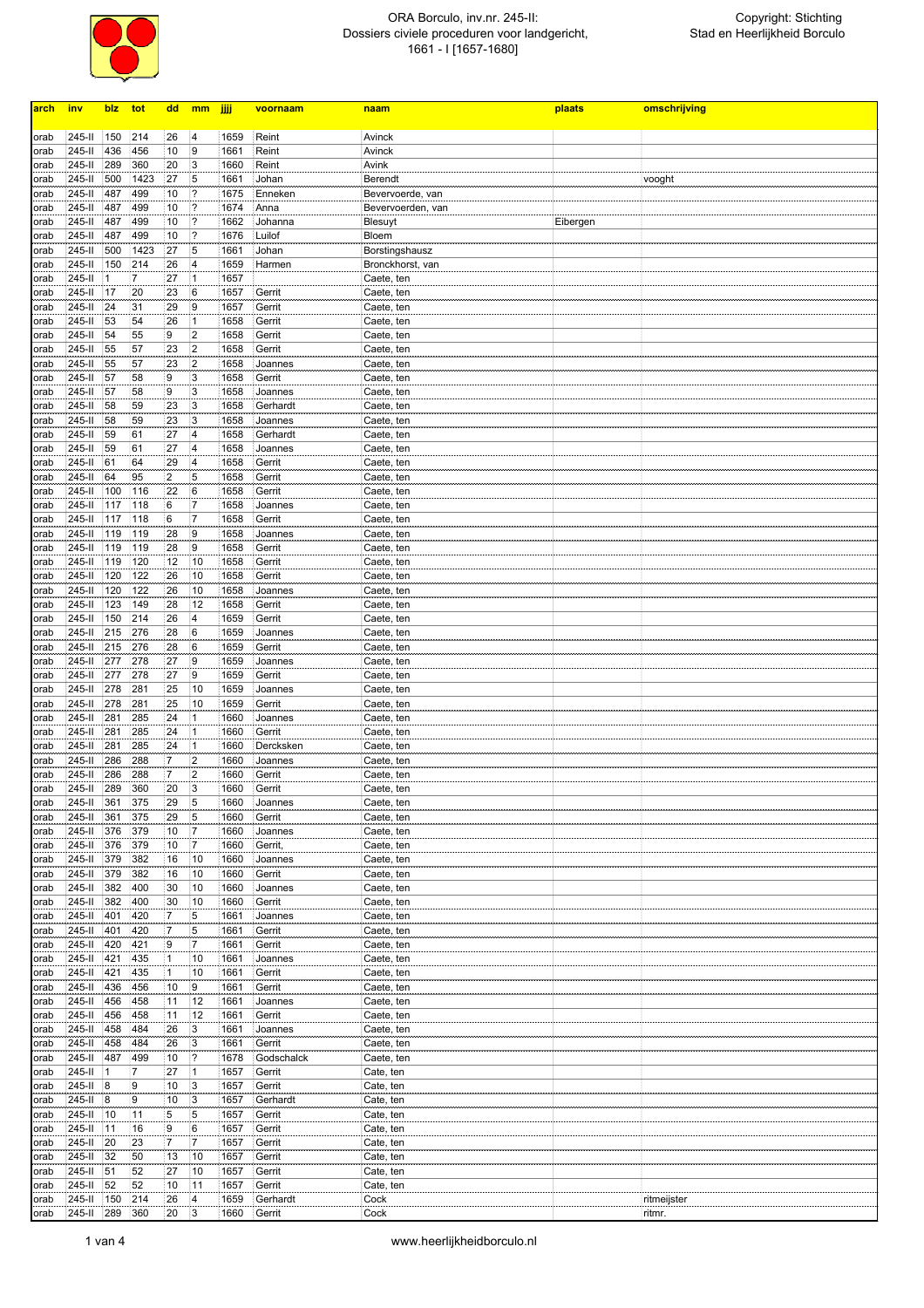

## ORA Borculo, inv.nr. 245-II: Dossiers civiele proceduren voor landgericht, 1661 - I [1657-1680]

| arch | inv              | blz      | tot            | dd                      | mm                      | jijj         | voornaam       | naam                               | plaats      | omschrijving               |
|------|------------------|----------|----------------|-------------------------|-------------------------|--------------|----------------|------------------------------------|-------------|----------------------------|
|      |                  |          |                |                         |                         |              |                |                                    |             |                            |
| orab | 245-II           | 436      | 456            | 10                      | 9                       | 1661         | Geert          | Cock                               |             |                            |
| orab | 245-II           | 150      | 214            | 26                      | 4                       | 1659         | Griete         | Cornelis                           |             |                            |
| orab | 245-II           | 215      | 276            | 28                      | 16                      | 1659         | Griete         | Cornelis                           |             |                            |
| orab | 245-II           | 485      | 486            | $\overline{?}$          | 1                       | 1661         | Theodora       | Costers                            |             |                            |
| orab | 245-II           | 487      | 499            | 10                      | 2                       | 1661         | Johan          | Costhers                           |             |                            |
| orab | 245-II           | 500      | 1423           | 27                      | 5                       | 1661         | Henrich        | Cranium                            | Groenlo     | praedicant                 |
| orab | 245-II           | 500      | 1423           | 27                      | 5                       | 1661         | Hendrick       | Duijth gen.Buth, van               |             |                            |
| orab | 245-II           | 500      | 1423           | 27                      | 5                       | 1661         | Meijnhardt     | Eijll, van                         |             |                            |
| orab | 245-II           | 500      | 1423           | 27                      | 5                       | 1661         | Alexander, dr. | Fargarson                          |             |                            |
| orab | 245-II           | 500      | 1423           | 27                      | 5                       | 1661         | Anton          | Grev,de                            |             |                            |
| orab | 245-II           | 500      | 1423           | 27                      | 5                       | 1661         | <b>Berent</b>  | Groet                              |             |                            |
| orab | 245-II           | 289      | 360            | 20                      | 3                       | 1660         | Philips        | Hacghreijse, ter                   |             |                            |
| orab | 245-II           | 150      | 214            | 26                      | $\overline{4}$          | 1659         | Philips        | Hacgreijse, ter                    |             |                            |
| orab | 245-II           | 485      | 486            | $\overline{\mathbf{?}}$ | $\mathbf{1}$            | 1661         | dr.            | Haeck                              |             |                            |
| orab | 245-II           | 436      | 456            | 10                      | 9                       | 1661         | Philips        | Hagreijse, ter                     |             |                            |
| orab | 245-II           | 500      | 1423           | 27                      | 5                       | 1661         |                | Hartgerinck                        |             |                            |
| orab | 245-II           | 500      | 1423           | 27                      | 5                       | 1661         | Henricus       | Hengstenberg                       |             | pastor                     |
| orab | 245-II           | 500      | 1423           | 27                      | 5                       | 1661         | Joachim        | Henricksen                         |             | ordeldraeger               |
| orab | 245-II           | 24       | 31             | 29                      | 9                       | 1657         | Hermke         | Hietmolle, te                      |             |                            |
| orab | 245-II           | 500      | 1423           | 27                      | 5                       | 1661         | Gregor         | Hollen                             |             |                            |
| orab | 245-II           | 500      | 1423           | 27                      | 5                       | 1661         | Lucas          | Hous, van                          |             | tot Wanthausen (of -hoeve) |
| orab | 245-II           | 487      | 499            | 10                      | 2                       | 1677         | Gerrit         | Hummel, van                        |             |                            |
| orab | 245-II           | 487      | 499            | 10                      | ?                       | 1680         | Johan          | Hummel, van                        |             |                            |
| orab | 245-II           | 500      | 1423           | 27                      | 5                       | 1661         | Conradt, jr.   | Husz, van                          |             |                            |
| orab | 245-II           | 500      | 1423           | 27                      | 5                       | 1661         | Otto graaf     | Limburch und Bronckhorst enz., toe |             |                            |
| orab | 245-II           |          | $\overline{7}$ | 27                      | 1                       | 1657         | Geesken        | Lintelo, te                        |             |                            |
| orab | 245-II           | 11       | 16             | 9                       | 16                      | 1657         | Geesken        | Lintelo, te                        |             |                            |
| orab | 245-II           | 24       | 31             | 29                      | 19                      | 1657         | Goeke          | Lintelo, te                        |             |                            |
| orab | 245-II           | 32       | 50             | 13                      | 10                      | 1657         | Hermke         | Lintelo, te                        |             |                            |
| orab | 245-II           | 100      | 116            | 22                      | 6                       | 1658         | Geesken        | Lintelo, te                        |             |                            |
| orab | 245-II           | 123      | 149            | 28                      | 12                      | 1658         | Geesken        | Lintelo, te                        |             |                            |
| orab | 245-II           | 150      | 214            | 26                      | 4                       | 1659         | Geesken        | Lintelo, te                        |             |                            |
| orab | 245-II           | 215      | 276            | 28                      | 6                       | 1659         | Hermke         | Lintelo, te                        |             |                            |
| orab | 245-II           | 436      | 456            | 10                      | İ9                      | 1661         | Geesken        | Lintelo, te                        |             |                            |
| orab | 245-II           | 458      | 484            | 26                      | 3                       | 1661         | Geesken        | Lintelo, te                        |             |                            |
| orab | 245-II           | 64       | 95             | $\overline{2}$          | 5                       | 1658         | Geesken        | Lintelo, toe                       |             |                            |
| orab | 245-II           | 64       | 95             | $\overline{2}$          | 5                       | 1658         | Goeke          | Lintelo, toe                       |             |                            |
| orab | 245-II           | 24       | 31             | 29                      | 9                       | 1657         | Geesken        | Linteloe, te                       |             |                            |
| orab | 245-II           | 150      | 214            | 26                      | $\overline{\mathbf{4}}$ | 1659         | Goijken        | Linteloe, toe                      |             |                            |
| orab | 245-II           | 400      | 400            | 24                      | onl                     |              | Geesken        | Lintloe, toe                       |             |                            |
| orab | 245-II           | 485      | 486            | $\overline{?}$          | $\mathbf{1}$            | 1661         | Thomas, dr.    | Loges                              |             |                            |
|      | 245-II           | 400      | 400            | 24                      |                         |              |                | Lyntloo, toe                       |             |                            |
| orab | 245-II           |          | 9              | 10                      | onl                     |              | Goijken        | Meller                             |             |                            |
| orab | 245-II           | 8<br>10  | 11             | 5                       | 3<br>5                  | 1657<br>1657 | Stephani       | Meller                             |             |                            |
| orab |                  |          |                |                         |                         |              | Stephen        |                                    |             |                            |
| orab | 245-II           | 11<br>17 | 16<br>20       | 9<br>23                 | 6<br>6                  | 1657         | Stephen        | Meller                             |             |                            |
| orab | 245-II<br>245-II | 20       | 23             | 7                       | 17                      | 1657         | Stephen        | Meller                             |             |                            |
| orab |                  |          |                |                         |                         | 1657         | Stefhen        | Meller                             |             |                            |
| orab | 245-II           | 59       | 61             | 27                      | 14                      | 1658         | Stephen        | Meller                             |             |                            |
| orab | 245-II           | 61       | 64             | 29                      | 4                       | 1658         | Stephen        | Meller                             |             |                            |
| orab | 245-II           | 100      | 116            | 22                      | 6                       | 1658         | Stephen        | Meller                             |             |                            |
| orab | 245-II           | 117      | 118            | 6                       | 7                       | 1658         | Stephen        | Meller                             |             |                            |
| orab | 245-II           | 119      | 120            | 12                      | 10                      | 1658         | Stephen        | Meller                             |             |                            |
| orab | 245-II           | 120      | 122            | 26                      | 10                      | 1658         | Stephen        | Meller                             |             |                            |
| orab | 245-II           | 150      | 214            | 26                      | 4                       | 1659         | Stephen        | Meller                             |             |                            |
| orab | 245-II           | 215      | 276            | 28                      | 6                       | 1659         | Stephen        | Meller                             |             |                            |
| orab | 245-II           | 278      | 281            | 25                      | 10                      | 1659         | Stephen        | Meller                             |             |                            |
| orab | 245-II           | 281      | 285            | 24                      | 1                       | 1660         | Stephen        | Meller                             |             |                            |
| orab | 245-II           | 286      | 288            | $\overline{7}$          | 2                       | 1660         | Stephen        | Meller                             |             |                            |
| orab | 245-II           | 289      | 360            | 20                      | 3                       | 1660         | Stephen        | Meller                             |             |                            |
| orab | 245-II           | 361      | 375            | 29                      | 5                       | 1660         | Stephen        | Meller                             |             |                            |
| orab | 245-II           | 379      | 382            | 16                      | 10                      | 1660         | Stephen        | Meller                             |             |                            |
| orab | 245-II           | 382      | 400            | 30                      | 10                      | 1660         | Stephen        | Meller                             |             |                            |
| orab | 245-II           | 400      | 400            | 24                      | onl                     |              | Stephen        | Meller                             |             |                            |
| orab | 245-II           | 401      | 420            | $\overline{7}$          | 5                       | 1661         | Stephen        | Meller                             |             |                            |
| orab | 245-II           | 420      | 421            | 9                       | $\overline{7}$          | 1661         | Stephen        | Meller                             |             |                            |
| orab | 245-II           | 436      | 456            | 10                      | 9                       | 1661         | Stephen        | Meller                             |             |                            |
| orab | 245-II           | 456      | 458            | 11                      | 12                      | 1661         | Stephen        | Meller                             |             |                            |
| orab | 245-II           | 32       | 50             | 13                      | 10                      | 1657         | Stephen        | Mellers                            |             |                            |
| orab | 245-II           | 51       | 52             | 27                      | 10                      | 1657         | Stephen        | Mellers                            |             |                            |
| orab | 245-II           | 54       | 55             | 9                       | $\overline{\mathbf{2}}$ | 1658         | Stephen        | Mellers                            |             |                            |
| orab | 245-II           | 57       | 58             | 9                       | 3                       | 1658         | Stephen        | Mellers                            |             |                            |
| orab | 245-II           | 64       | 95             | $\overline{2}$          | 5                       | 1658         | Stephen        | Mellers                            |             |                            |
| orab | 245-II           | 458      | 484            | 26                      | 3                       | 1661         | Stephen        | Mellers                            |             |                            |
| orab | 245-II           | 500      | 1423           | 27                      | 5                       | 1661         | Johan Ernst    | Mengel, von                        |             |                            |
| orab | 245-II           | 401      | 420            | 7                       | 5                       | 1661         | dr.            | Menger                             |             |                            |
| orab | $245 -$ II       | 401      | 420            | 7                       | 5                       | 1661         | Joannes        | Micharius                          | Haaksbergen | secretaris                 |
| orab | $245 -$          | 458      | 484            | 26                      | 3                       | 1661         | Joanne         | Michgorio                          |             |                            |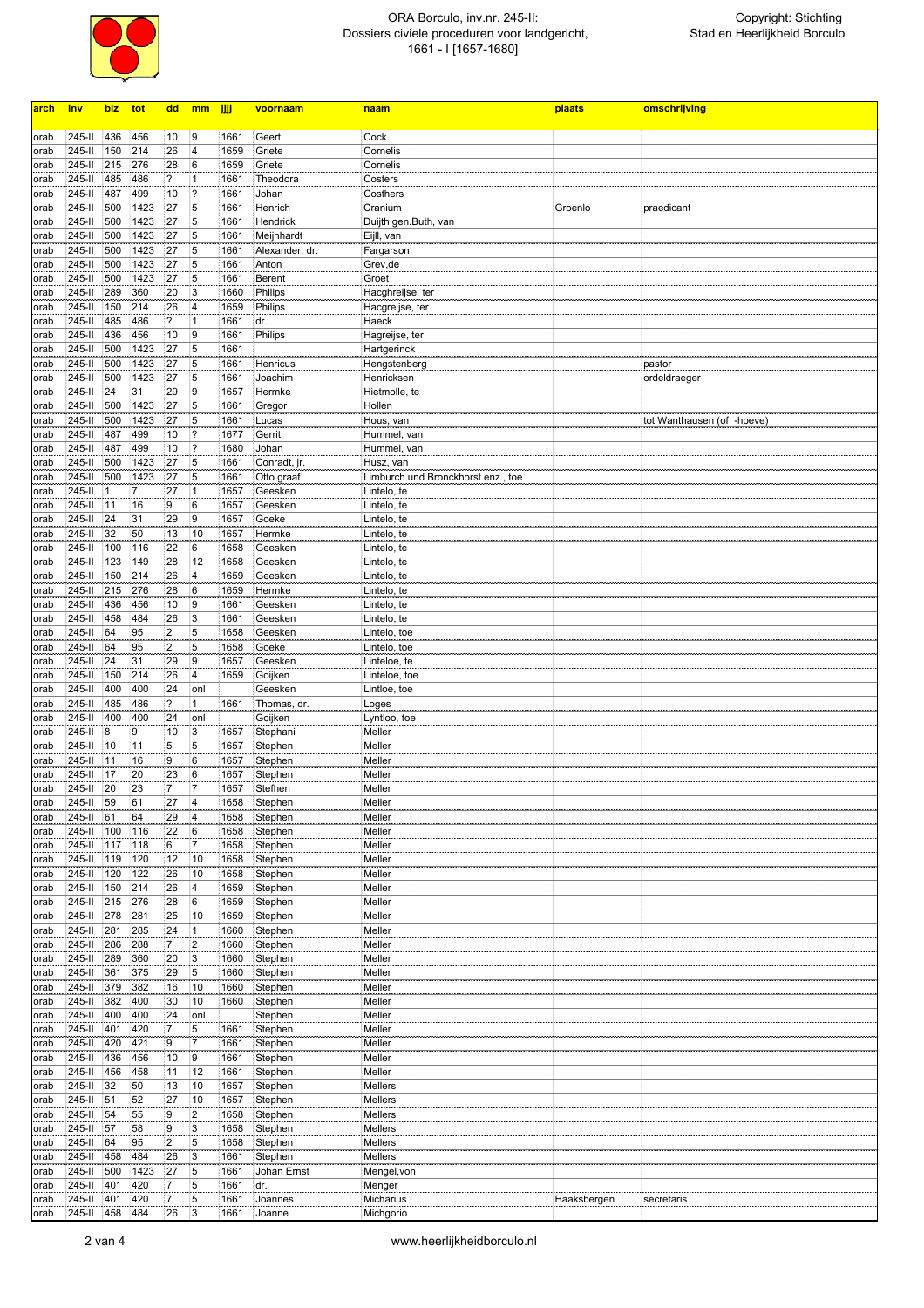

## ORA Borculo, inv.nr. 245-II: Dossiers civiele proceduren voor landgericht, 1661 - I [1657-1680]

| arch         | inv              | blz          | tot        | dd                            | mm                      | jiji         | voornaam                 | naam                             | plaats   | omschrijving                             |
|--------------|------------------|--------------|------------|-------------------------------|-------------------------|--------------|--------------------------|----------------------------------|----------|------------------------------------------|
|              |                  |              |            |                               |                         |              |                          |                                  |          |                                          |
| orab         | 245-II           | 500          | 1423       | 27                            | 15                      | 1661         | Daniel                   | Moll                             |          |                                          |
| orab         | 245-II           | 436          | 456        | 10                            | 9                       | 1661         | Wolbert                  | Müller                           |          |                                          |
| orab         | 245-II<br>245-II | 289<br>487   | 360<br>499 | 20<br>10                      | 3<br>2                  | 1660<br>1664 | Wolbert<br><b>Bitter</b> | Müllers                          |          |                                          |
| orab<br>orab | 245-II           | 487          | 499        | 10                            | 2                       | 1665         | Jan                      | Nijenhuis, ten<br>Nijenhuis, ten |          |                                          |
| orab         | 245-II           | 487          | 499        | 10                            | 2                       | 1666         | Arent                    | Nijenhuis, ten                   |          |                                          |
| orab         | 245-II           | 487          | 499        | 10                            | ?                       | 1667         | Enneken                  | Nijenhuis, ten                   |          |                                          |
| orab         | 245-II           | 487          | 499        | 10                            | 1?                      | 1668         | Luilof                   | Nijenhuis, ten                   |          |                                          |
| orab         | 245-II           | 487          | 499        | 10                            | 1?                      | 1669         | Hendrick                 | Nijenhuis, ten                   |          |                                          |
| orab         | 245-II           | 487          | 499        | 10                            | 1?                      | 1670         | Derck                    | Nijenhuis, ten                   |          |                                          |
| orab         | 245-II           | 487          | 499        | 10                            | ?                       | 1671         | Trientjen                | Nijenhuis, ten                   |          |                                          |
| orab         | 245-II           | 487          | 499        | 10                            | 2                       | 1672         | Reiniertjen              | Nijenhuis, ten                   |          |                                          |
| orab         | 245-II           | 487          | 499        | 10                            | 2                       | 1673         | Arnoldum                 | Nijenhuis, ten                   |          |                                          |
| orab         | 245-II           | 500          | 1423       | 27                            | !5                      | 1661         | Joannis Theodor          | Plettenborch                     |          | Lehnhauszen                              |
| orab         | 245-II           | 500          | 1423       | 27                            | 15                      | 1661         | Johan Diederich          | Plettenborch, van                |          | tot Lehnhuizen (haevesaete) en Marhulzen |
| orab         | 245-II           | 500          | 1423       | 27                            | 5                       | 1661         | Ida Christina            | Plettenborch, van                |          | tot Lehnhuizen                           |
| orab         | 245-II           | 400          | 400        | 24                            | onl                     |              | Hermken                  | Rietmeulen                       |          |                                          |
| orab         | 245-II<br>245-II | 64<br>123    | 95<br>149  | $\overline{\mathbf{c}}$<br>28 | 5<br>12                 | 1658<br>1658 | Hermke                   | Rietmolle<br>Rietmolle           |          |                                          |
| orab         | 245-II           | 150          | 214        | 26                            | 4                       | 1659         | Hermke<br>Hermke         | Rietmolle                        |          |                                          |
| orab<br>orab | 245-II           | 215          | 276        | 28                            | 6                       | 1659         | Hermke                   | Rietmolle                        |          |                                          |
| orab         | 245-II           | 436          | 456        | 10                            | 19                      | 1661         | Hermken                  | Rietmolle, te                    |          |                                          |
| orab         | 245-II           | 458          | 484        | 26                            | 3                       | 1661         | Hermte                   | Rietmolle, te                    |          |                                          |
| orab         | 245-II           | 487          | 499        | 10                            | 2                       | 1679         | Theodorus                | Rumpius                          | Eibergen | pastor                                   |
| orab         | 245-II           | 487          | 499        | 10                            | 1?                      | 1663         | Jan                      | Slotboem                         |          |                                          |
| orab         | 245-II           | 500          | 1423       | 27                            | 15                      | 1661         | Andreas                  | Swave                            |          |                                          |
| orab         | 245-II           | 500          | 1423       | 27                            | 15                      | 1661         | Theodorus                | Weijhaus                         |          |                                          |
| orab         | 245-II           | 400          | 400        | 24                            | onl                     |              | Dirck                    | Wick, van der                    |          |                                          |
| orab         | 245-II           | 400          | 400        | 24                            | onl                     |              | Anna Johan               | Wick, van der                    |          |                                          |
| orab         | 245-II           | 400          | 400        | 24                            | onl                     |              | <b>Berent</b>            | Wick, van der                    |          |                                          |
| orab         | 245-II           | $\mathbf{1}$ | 7          | 27                            | $\vert$ 1               | 1657         | <b>Berent</b>            | Wijck, van den                   | Eibergen |                                          |
| orab         | 245-II           | 1            | 7          | 27                            | ł1                      | 1657         | Derck                    | Wijck, van den                   |          |                                          |
| orab         | 245-II           | 8            | 9          | 10                            | 3                       | 1657         | Derck                    | Wijck, van den                   |          |                                          |
| orab         | 245-II           | 11           | 16         | 9                             | 6                       | 1657         | Derck                    | Wijck, van den                   |          |                                          |
| orab         | 245-II           | 17           | 20         | 23                            | 6                       | 1657         | <b>Berent</b>            | Wijck, van den                   | Eibergen | voocht                                   |
| orab         | 245-II           | 20           | 23         | $\overline{7}$                | 7                       | 1657         | Derck                    | Wijck, van den                   |          |                                          |
| orab         | 245-II           | 24           | 31         | 29                            | 19                      | 1657         | Derck                    | Wijck, van den                   |          |                                          |
| orab         | 245-II           | 32           | 50         | 13                            | 10                      | 1657         | <b>Berent</b>            | Wijck, van den                   |          |                                          |
| orab         | 245-II<br>245-II | 32<br>52     | 50<br>52   | 13<br>10                      | 10<br>11                | 1657<br>1657 | Derck<br>Derck           | Wijck, van den<br>Wijck, van den |          |                                          |
| orab<br>orab | 245-II           | 53           | 53         | 24                            | 11                      | 1657         | Derck                    | Wijck, van den                   |          |                                          |
| orab         | 245-II           | 53           | 54         | 26                            | 1                       | 1658         | Derck                    | Wijck, van den                   |          |                                          |
| orab         | 245-II           | 54           | 55         | 9                             | $\overline{2}$          | 1658         | Derck                    | Wijck, van den                   |          |                                          |
| orab         | 245-II           | 55           | 57         | 23                            | 2                       | 1658         | Derck                    | Wijck, van den                   |          |                                          |
| orab         | 245-II           | 57           | 58         | 9                             | 3                       | 1658         | Derck                    | Wijck, van den                   |          |                                          |
| orab         | 245-II           | 58           | 59         | 23                            | 3                       | 1658         | Derck                    | Wijck, van den                   |          |                                          |
| orab         | 245-II           | 64           | 95         | $\overline{\mathbf{c}}$       | 5                       | 1658         | <b>Berent</b>            | Wijck, van den                   | Eibergen | voocht                                   |
| orab         | 245-II           | -64          | 95         | $\overline{2}$                | 5                       | 1658         | Derck                    | Wijck, van den                   | Neede    |                                          |
| orab         | 245-II           | 96           | 100        | 11                            | 5                       | 1658         | Derck                    | Wijck, van den                   |          |                                          |
| orab         | 245-II           | 100          | 116        | 22                            | 16                      | 1658         | Derck                    | Wijck, van den                   |          |                                          |
| orab         | 245-II           | 117          | 118        | 6                             | 17                      | 1658         | Bernardt                 | Wijck, van den                   |          |                                          |
| orab         | 245-II           | 117          | 118        | 6                             | 17                      | 1658         | Derck                    | Wijck, van den                   |          |                                          |
| orab         | 245-II           | 119          | 119        | 28                            | 9                       | 1658         | Derck                    | Wijck, van den                   |          |                                          |
| orab         | 245-II           | 120          | 122        | 26                            | 10                      | 1658         | Derck                    | Wijck, van den                   |          |                                          |
| orab         | 245-II           | 123          | 149        | 28                            | 12                      | 1658         | Derck                    | Wijck, van den                   |          |                                          |
| orab         | 245-II           | 150          | 214        | 26                            | 4                       | 1659         | Berent                   | Wijck, van den                   |          |                                          |
| orab         | 245-II           | 150          | 214        | 26                            | 4                       | 1659         | Anna                     | Wijck, van den                   |          |                                          |
| orab         | 245-II<br>245-II | 215<br>150   | 276<br>214 | 28<br>26                      | 16<br> 4                | 1659<br>1659 | Bernardt<br>Derck        | Wijck, van den<br>Wijck, van den |          |                                          |
| orab<br>orab | 245-II           | 24           | 31         | 29                            | 19                      | 1657         | Berent                   | Wijck, van der                   |          |                                          |
| orab         | 245-II           | 215          | 276        | 28                            | 16                      | 1659         | Derck                    | Wijck, van der                   |          |                                          |
| orab         | 245-II           | 215          | 276        | 28                            | 16                      | 1659         | Anna Elisabeth           | Wijck, van der                   |          |                                          |
| orab         | 245-II           | 277          | 278        | 27                            | 19                      | 1659         | Derck                    | Wijck, van der                   |          |                                          |
| orab         | 245-II           | 278          | 281        | 25                            | 10                      | 1659         | Bernardt                 | Wijck, van der                   |          |                                          |
| orab         | 245-II           | 286          | 288        | 7                             | $\overline{\mathbf{2}}$ | 1660         | Berent                   | Wijck, van der                   |          |                                          |
| orab         | 245-II           | 286          | 288        | $\overline{7}$                | 2                       | 1660         | Derck                    | Wijck, van der                   |          |                                          |
| orab         | 245-II           | 289          | 360        | 20                            | 3                       | 1660         | Berent                   | Wijck, van der                   |          |                                          |
| orab         | 245-II           | 289          | 360        | 20                            | 3                       | 1660         | Anna                     | Wijck, van der                   |          |                                          |
| orab         | 245-II           | 289          | 360        | 20                            | 3                       | 1660         | Johan                    | Wijck, van der                   |          |                                          |
| orab         | 245-II           | 361          | 375        | 29                            | 15                      | 1660         | <b>Berent</b>            | Wijck, van der                   |          |                                          |
| orab         | 245-II           | 382          | 400        | 30                            | 10                      | 1660         | <b>Berent</b>            | Wijck, van der                   |          |                                          |
| orab         | 245-II           | 382          | 400        | 30                            | 10                      | 1660         | Derck                    | Wijck, van der                   |          |                                          |
| orab         | 245-II           | 401          | 420        | 7                             | 15                      | 1661         | Derck                    | Wijck, van der                   |          |                                          |
| orab         | 245-II           | 420          | 421        | 9                             | 17                      | 1661         | Derck                    | Wijck, van der                   |          |                                          |
| orab         | 245-II           | 421          | 435        | $\mathbf{1}$                  | 10                      | 1661         | <b>Berent</b>            | Wijck, van der                   |          |                                          |
| orab         | 245-II           | 458          | 484        | 26                            | 3                       | 1661         | <b>Berent</b>            | Wijck, van der                   |          |                                          |
| orab         | 245-II           | 458          | 484        | 26                            | 3                       | 1661         | Derck                    | Wijck, van der                   |          |                                          |